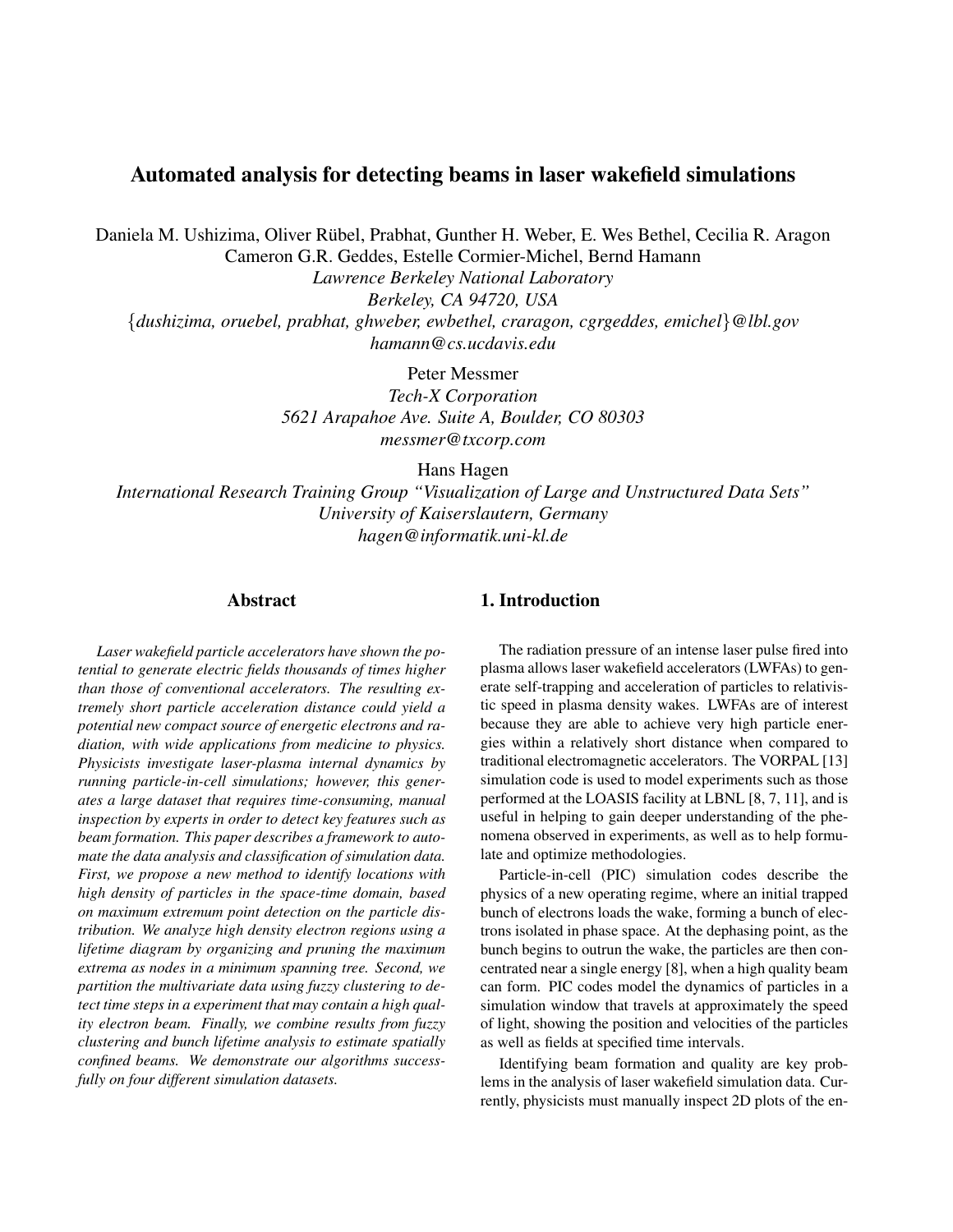tire dataset, visually determine adequate parameters to select a subset of particles (corresponding to the beam) and further analyze this subset. The procedure requires physicists to laboriously examine massive data over many time steps in different plots, which is a time-consuming process. Current simulation datasets are typically between 1GB and 100GB in size, and it is anticipated that future datasets will be of the order of TBs. As the number and size of datasets increase, there is an emerging need for routines to automatically mine datasets for interesting structures such as beams.

Application of machine learning methods for scientific data mining is a growing field; however, few publications address similar efforts to the proposed framework on laser wakefield simulations. Bagherjeiran et al.[1] presented a comprehensive report on applying graph-based techniques for orbit classification in plasma simulations. They use the KAM classifier [15] to label points and components in single and multiple orbits. Love et al.[12] conduct an image space analysis of coherent structures in plasma simulations. They use a number of segmentation and region-growing techniques to isolate regions of interest in orbit plots. Both approaches analyze particle accelerator data, targeting the system dynamics in terms of particle orbits. However, their techniques do not address particle dynamics as a function of time or inspect the behavior of bunches of particles.

We apply signal processing and machine learning techniques to a very different problem: we are interested in searching for electrons with high acceleration and with spatial coherence in a time-dependent, large and complex scientific data set created by a numerical simulation of a laser wakefield particle accelerator. The high-quality beam must be picked out from a large field of high-energy particles.

We describe our approach and implementation details in Sec.2. Section 3 presents the results obtained with our integrated approach of combining data visualization and analysis with classification of electrons from simulation time series. We conclude with discussions and future directions in Section 4.

## 2 Methods

We address particle dynamics as a function of time, inspecting the behavior of bunches of particles across the simulation for later combination with a clustering algorithm, so that we can estimate which are the accelerated particles that form the electron beam. Our focus is on designing a framework to aid physicists in detecting beam formation and characterizing beams. These beams are collimated groups of particles exhibiting high momentum along the  $x$ axis, parallel to the propagation direction of the laser pulse and having a small spread in the spatial-energy dimensions.

Figure 1 illustrates our processing pipeline, explained in the following subsections. First, we compute the location



**Figure 1. Processing pipeline**

of high-density bunches of high-energy particles for each timestep via stationary point detection on probability density functions (*pdf*) of the particles along the laser propagation axis (see Sec. 2.1). Detected points are organized in a graph to characterize the lifetime of the detected highenergy bunches (see Sec. 2.2). In Sec. 2.3, we perform fuzzy clustering for each timestep to detect particles forming a potential beam. Based on the information from the bunch lifetime analysis and the fuzzy clustering, we can estimate the most energetic beam (see Sec. 2.3).

We illustrate our methods using 2D datasets, containing 5 variables: 2 spatial variables  $(x, y)$ , 2 momentum variables  $(px, py)$  and a unique particle identifier. Table 1 presents details of the datasets used in our tests.

|   | Dataset Particles $(10^6)$ Timesteps Total Size (GB) |    |     |
|---|------------------------------------------------------|----|-----|
| А | 0.4                                                  | 37 | 1.3 |
| B | 1.6                                                  | 35 | 4.5 |
| C | 0.4                                                  | 37 | 1.3 |
| D | 32                                                   | 45 |     |

### **Table 1. Tested simulation Datasets.**

### 2.1. Locating High-Density Bunches

The beams of interest are characterized by high density of high-energy particles in small spatial regions. A first step can be to identify potential groups of particles, computing a histogram of particle distribution in the  $x$ -direction for each recorded time step of the simulation. Since energy is proportional to the momentum in the x-direction  $(px)$ , we do not use the entire particle dataset, but instead choose a subset such that  $px > 1e10$ , which eliminates low energy particles without compromising the beam detection procedure. The threshold  $px > 1e10$  is justified by the physical phenomena of interest, the beam, formed by relativistic particles. The expected wake oscillation is up to  $px = 1e9$ and the bunch should be observed near  $px = 1e11$ . Also, this threshold excludes both wake oscillation while including anything that could be an accelerated bunch of particles. The threshold is not precisely chosen, and a lower threshold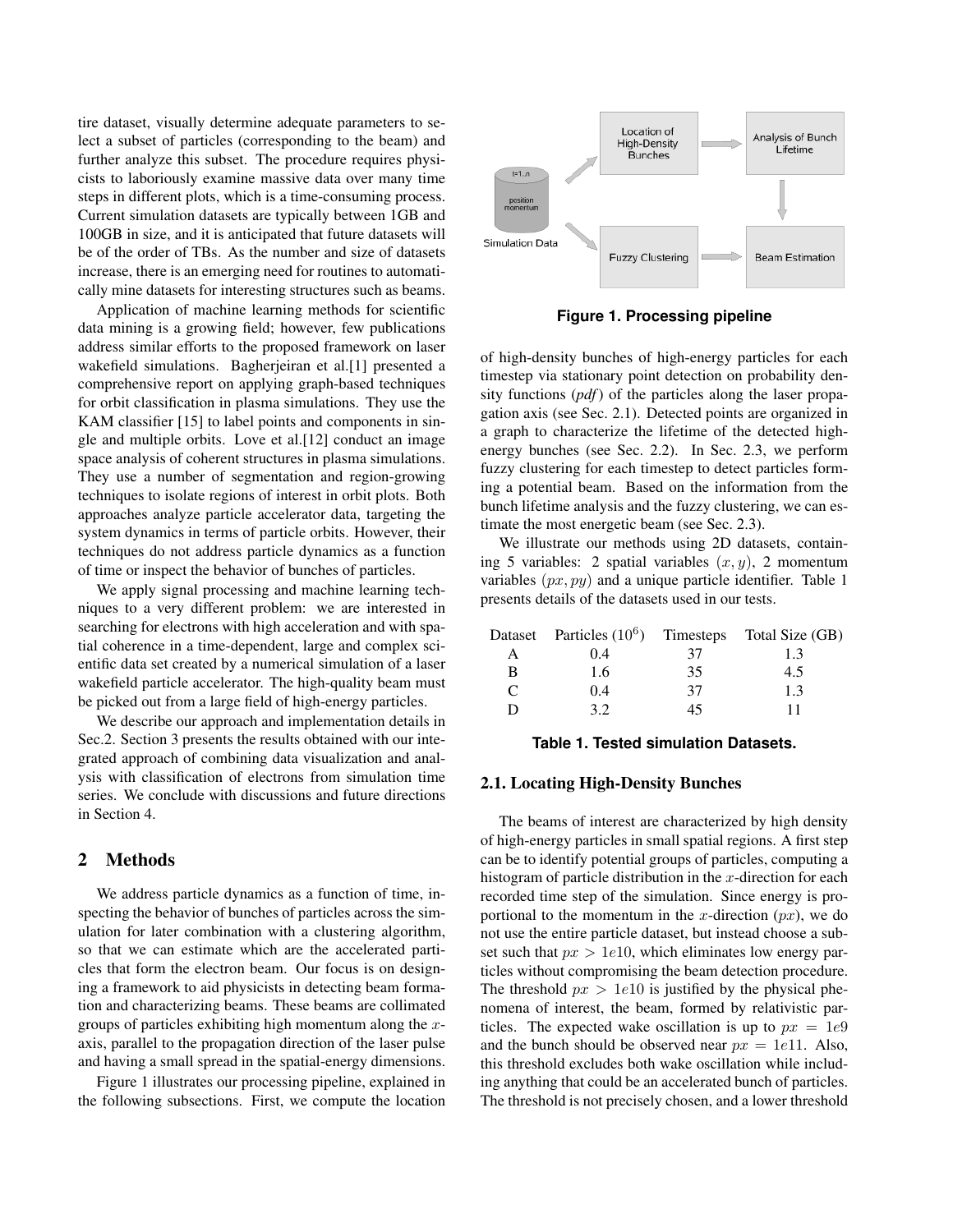could be used at higher computational cost. The algorithm is insensitive to this choice since the low energy particles will be randomly distributed throughout the cavity.

Given this subset, we estimate the *pdf*,  $f(x)$ , of particles according to their position in the simulation window. We detect the maximal extremum (maximal turning point or relative maximum) at a point  $x = X<sub>o</sub>$ , by calculating  $df(x)/dx$ , for  $f(x)$  changing from positive to negative [10]. Differentiability is guaranteed by using a Gaussian smoothing kernel, where we use a rule of thumb to choose the bandwidth: 0.9 times the minimum of the standard deviation and the interquartile range divided by 1.34 times the sample size to the negative one-fifth power, as suggested by [14]. The maximal extremum points represent potential beam-point candidates for the next step in our analysis.

#### 2.2. Analysis of Bunch Lifetime

Once potential beam-point candidates have been identified for each time step, we represent each maximum extremum point as a node  $n$  in a graph. First, we construct an incidence matrix for a graph by discretizing the spatial axis into bins with  $d = 2\mu m$  and noting a non-zero entry where a candidate  $(n)$  was found. We repeat this process for different time steps, stacking up each time step as rows of a matrix. We use the relative position of the particles in the moving simulation window to align multiple time steps.

Then we run a minimum spanning tree (MST) algorithm [2], that penalizes connections among nodes in the same time step. Next, we prune the graph by eliminating candidates that are connected by long arcs, since we do not expect high density regions to move erratically or by large amounts. This is scientifically motivated, as the high energy particles travel at approximately the speed of light, which is also the speed of the simulation window. Assuming that the time lag between recorded time steps is small enough to capture physical phenomena such as bunching and dephasing, we eliminate disconnected nodes.

Consequently, we now have a representation of the temporal history of the high-density particle regions, where a node  $n_i$  is connected to  $n_j$  if they are from different time steps. The distance between nodes is smaller than a value  $d = 2\mu$ m, the approximate size of a beam, as suggested by the physicists, so that the lifetime diagram represent temporally stable high density regions.

### 2.3. Fuzzy Clustering and Beam Estimation

As discussed in Sec. 2.1, a high particle density is not sufficient to identify a high quality beam - both the spatial and momentum features play an important role in classifying a bunch of particles as a beam of interest.

Unsupervised algorithms are appropriate for "data mining" applications, where the information content of a large database is not known beforehand, but can emerge during the partitioning process. Without supervision, nonhierarchical clustering methods can use an optimization model to classify inter-point distances and dissimilarity data. The objective is to minimize total dissimilarity amongst all objects and the corresponding most representative objects.

In this context, our approach focuses on searching for the primary beam particles: the beam is confined to a small spatial region, having high energy in the  $px$ -direction. Classical clustering algorithms would try to assign each data point to exactly one cluster [6], but our problem requires relaxing this condition so that each particle has some graded or fuzzy membership in each cluster.

We use the R package cluster, which contains the algorithm fanny for fuzzy analysis clustering, to identify two clusters of particles in a multivariate space, defined by  $x, y, px, py$ . First, we normalize all the spatial and momentum variables before calculating dissimilarities: the most frequent normalization strategy consists in the transformation of the original data such that the new feature set is now guaranteed to have zero mean and unit standard deviation [3]. The algorithm performs fuzzy C-means clustering, regarding dissimilarities between observations using the squared Euclidean distances and then minimizes the objective namely:

$$
F = \sum_{v=1}^{k} \frac{\sum_{i=1}^{n} \sum_{j=1}^{n} u_{iv}^{m} u_{jv}^{m} d(i, j)}{2 \sum_{j=1}^{n} u_{jv}^{m}}
$$
(1)

where v is a cluster,  $n$  is the number of observations,  $k$ is the number of clusters,  $m$  is the membership exponent and  $d(i, j)$  is the dissimilarity between observations i and j,  $u_{iv}$  is the membership of observation i to cluster v [9]. The dissimilarity measure appears as an  $L1$  norm; it finds "medoids" (median-based centroids) instead of ordinary centroids. The minimization algorithm is based on direct application of the Lagrange multiplier approach with Kuhn-Tucker conditions [5].

Finally, we compare the estimated-beam cluster, calculated for each time step independently, with the beam-point candidates, as described in Sec. 2.2. The method consists in checking if a beam-point candidate fall in a bounding box, given by the lower and higher  $(x, y)$  coordinates of particles in the cluster output. If the most accelerated group of particles, expected to be at the rightmost cluster, contains a beam-point candidate, we conclude that we have located the beam and return the particles in the current cluster assignment. The time complexity of the algorithm is  $O(N^2)$ , considering the pairwise particle distance calculation and the objective function minimization separately. The membership parameter, number of features and number of cluster are constant in the current analysis.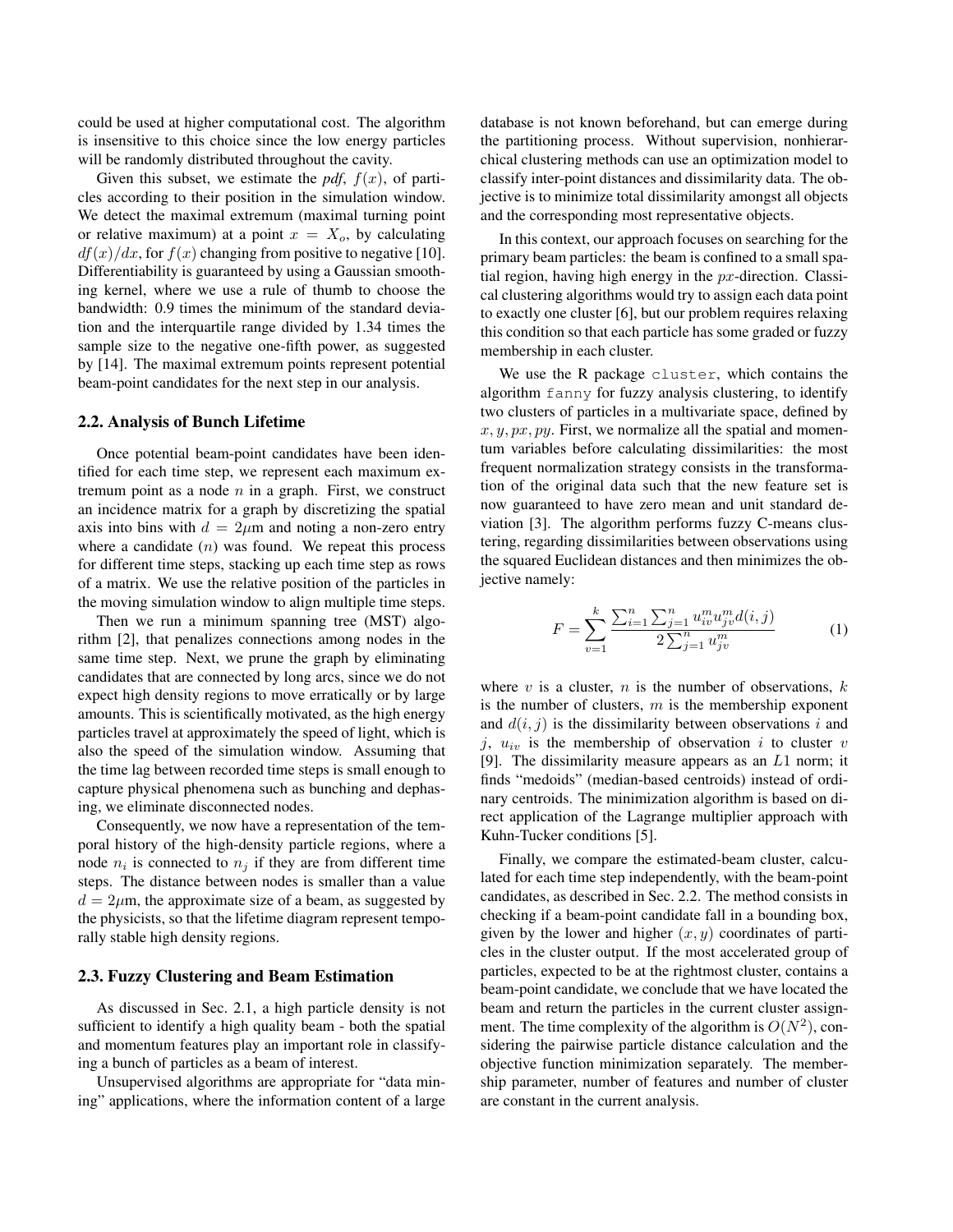

**Figure 2. Locating high-density bunches for Dataset A at a single time step: detection of three beam-point candidates (peaks).**

## 3 Results

Physicists need auxiliary mechanisms to identify high quality beams and track their accelerated particles along simulations. We propose an automated framework to detect time steps in a simulation that may contain a high quality electron beam. We test the methods discussed in the Sec. 2 on different particle simulation datasets, illustrating each step of the pipeline for the simulation dataset A. Similar analysis was conducted for three other datasets: B, C and D, then we only present their plots for the final beam segmentation result.

The proposed framework contains data processing and machine learning algorithms from R project [4]. The R project, or simply R, is a free multi-platform software environment for statistical computing, containing useful packages for data analysis, visualization and machine learning. We perform our computations on a Dell Optiplex 755 Intel Core Duo 3GHz; the processing took  $\approx$  1-4 minutes for each time step using 2 GB RAM memory.

As discussed in Sec.2.1, we locate high-density regions for each time step. Figure 2 presents  $x$ -position of candidates to beam locations for the dataset A. The smoothed *pdf* presents distinct beam-point candidates that correspond to high-density regions, collected for the lifetime diagram analysis. Both Figure 2 and 4 illustrate the same time step in database A, where the beam is most visible.

We implement a novel procedure to analyze the history of particles (Sec2.2): we start with a tree representation of high density points in the whole time series, followed by calculating the minimum spanning tree to connect the nodes. We then use a pruning procedure, which guarantees no node connection within the same time step and a distance greater than  $d = 2\mu$ m. Figure 3 shows the temporal



x-position in the simulation cell

**Figure 3. Life time representation for Dataset A: particle history as a pruned MST with likely branches and connected nodes.**

tree-based representation of the particle history after pruning ("lifetime"), conveying only the most likely candidates.

The tree representation combined with the clustering output yields two important pieces of information: (a) detection of the time step containing high energy particles by checking for overlapping; (b) estimation of a beam containing particles that behave similarly, according to their spatial coordinates and energy attributes.



**Figure 4. Beam-point candidates (Fig. 2) combined with fuzzy clustering: beam-points (squares), beam particles (in black) and nonbeam particles (in gray).**

Figures 4 and 5 show classification results from clustering, narrowing the membership to 0.7, so that the cluster closer to the rightmost high-density point will contain only particles which have 70% probability to belong to this cluster. This idea is analogous to the search for the core particles in the multivariate distribution given by  $x, y, px, py$  for the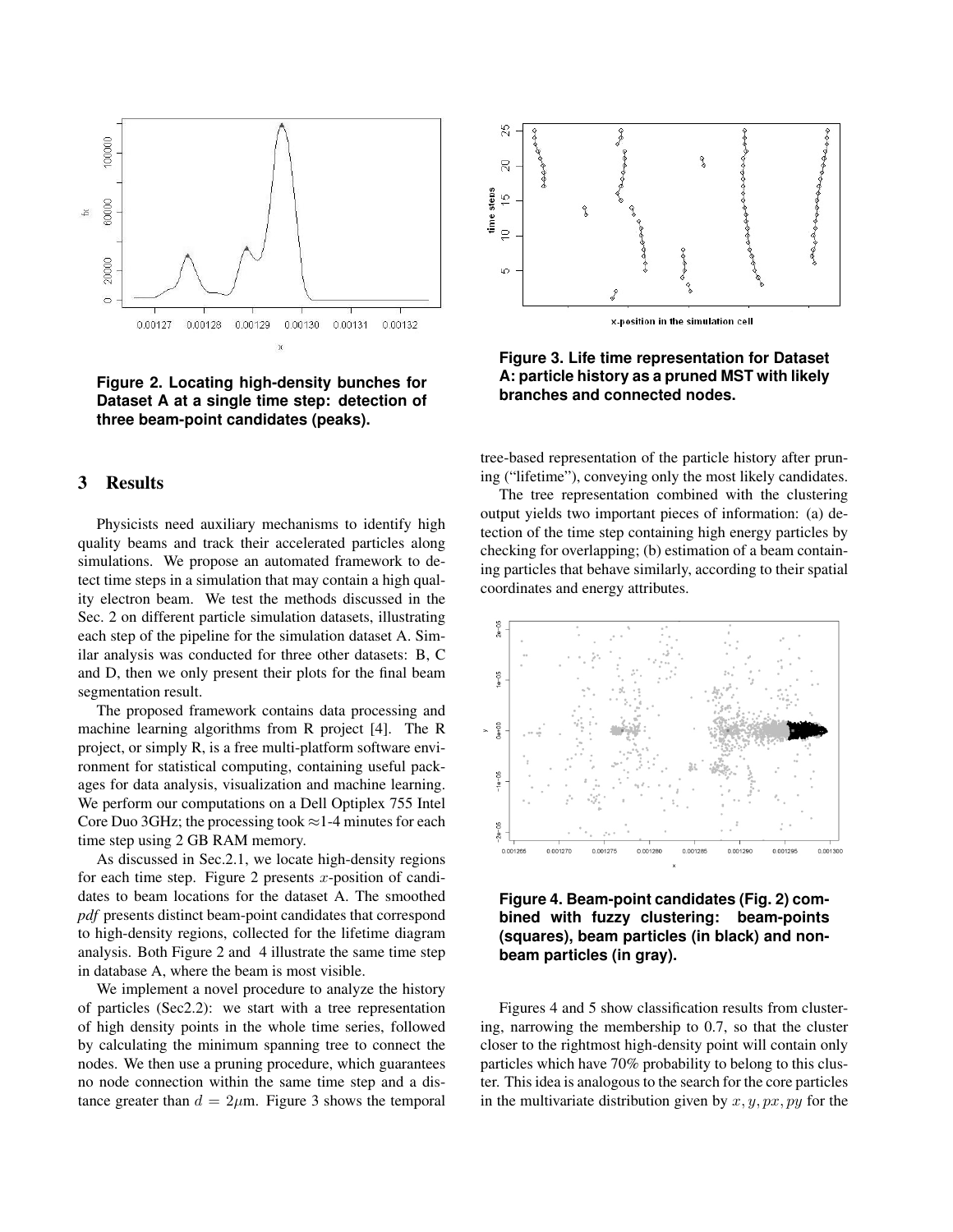primary beam.

The beam cluster is labeled in black in Figure 4, showing the  $(x, y)$  position of the particles in the simulation window. Figure 5 illustrates the phase space for the different datasets in a time step where the beam is most visible. Physicists have noticed that the estimated beams completely enclose the high energy bunch of particles.

### 3.1. Validation

Figure 5 shows the resulting phase space diagrams using the proposed methodology for four different 2D datasets. The datasets vary in size as well as overall behavior. In practice a physicist is interested in finding single, distinct, and compact particle bunches of high momentum and low energy spread in the data.

While no automated detection system was available, thresholding in  $px$  was a common practice to help identify high energy particles and the beam of interest. In addition, a researcher investigates movies of a variety of plots to determine an appropriate timestep and threshold values. As illustrated in Figures 5(a)- 5(c), for simulations A, B, C a researcher may choose, for example, a threshold of  $px > 9.75e10$ . In these examples only a single high energy beam is formed and a single threshold in  $px$  is sufficient to isolate the beam-particles. However, simulation D contains secondary structures, formed behind the beam and a single threshold in  $px$  is not sufficient to isolate the beamparticles (see Figure 5(d)). Therefore, a single threshold may result in a selection that is too large and only multiple thresholds in  $px$ , x and possibly y can isolate the beam of interest. One main deficiency of thresholding is that it is arbitrary and time consuming, requiring manual inspection of the dataset.

Figure 5 demonstrates that our method detects a single, distinct, bunch of high energy particles in all four datasets. Both thresholding and the proposed algorithm depict particles of the beam for dataset A, B, and C, but our method is capable of identifying subsets of condensed particles among the highly accelerated particles without requiring user interaction. For experiments where no high quality beam is formed, neither thresholding nor the proposed method can accurately detect beam particles as show for dataset D; the most condensed structure is located on the depression between the first and second peak ( $px = \approx 4.5e10$ ), as shown in Figure 5(d). While our algorithm detects a single, spatially distinct particle bunch of high energy, it is driven toward finding distinct bunches of high energy and the clustering result encloses the second highest quality bunch.

The proposed approach presents promising results toward automated analysis of laser wakefield particle simulations. Our method is capable of extracting particle beams from the a large set and isolating time steps without user interaction, in contrast to manual thresholding wherein an expert is required to manually investigate the whole data in order to identify the beam of interest.

## 4 Conclusions and Future Work

In this paper, we propose a novel method for identifying and tracking density patterns in particle acceleration data. We generate a novel lifetime diagram of high-density bunches of electrons. We use a minimum spanning tree representation and prune that to recover high density peaks which are further combined with fuzzy clustering to segment the beam particles. Four different datasets illustrate our validating results by comparing to a manual selection by an expert. Also, we observe that low quality beams, not formed by the highest energy particles, may not be detected, hence algorithm improvements are necessary.

Future work must address the particle history for statistically significant centers using both spatial and energy components. In addition, beam-point candidates could be used by other clustering algorithms. We plan to quantify the beam quality in terms of intra-cluster measures and establish a relationship between the number of the particles in a beam given their membership. Correlating the beam formation to the underlying electromagnetic field remains an open problem. Analysis of 3D simulations have started, which includes spatial dimension  $z$  and its momentum  $pz$  into account. Besides the massive 2D simulation dataset generation, we expect to parallelize our computations to handle the significantly larger number of particles and overall size of the 3D datasets.

## 5 Acknowledgments

This work was supported by the Director, Office of Advanced Scientific Computing Research, Office of Science, of the U.S. Department of Energy under Contract No. DE-AC02-05CH11231 through the Scientific Discovery through Advanced Computing (SciDAC) program's Visualization and Analytics Center for Enabling Technologies (VACET) and by the U.S. DOE Office of Science, Office of High Energy Physics, grant DE-FC02-07ER41499, through the COMPASS SciDAC project and by the U.S. DOE Office of Energy Research by the Applied Mathematical Science subprogram, under Contract Number DE-AC03-76SF00098.

This research used resources of the National Energy Research Scientific Computing Center, which is supported by the Office of Science of the U.S. Department of Energy under Contract No. DE-AC02-05CH11231. We also thank the VORPAL development team for ongoing efforts in development and maintenance on a variety of supercomputing platforms, including those at NERSC.